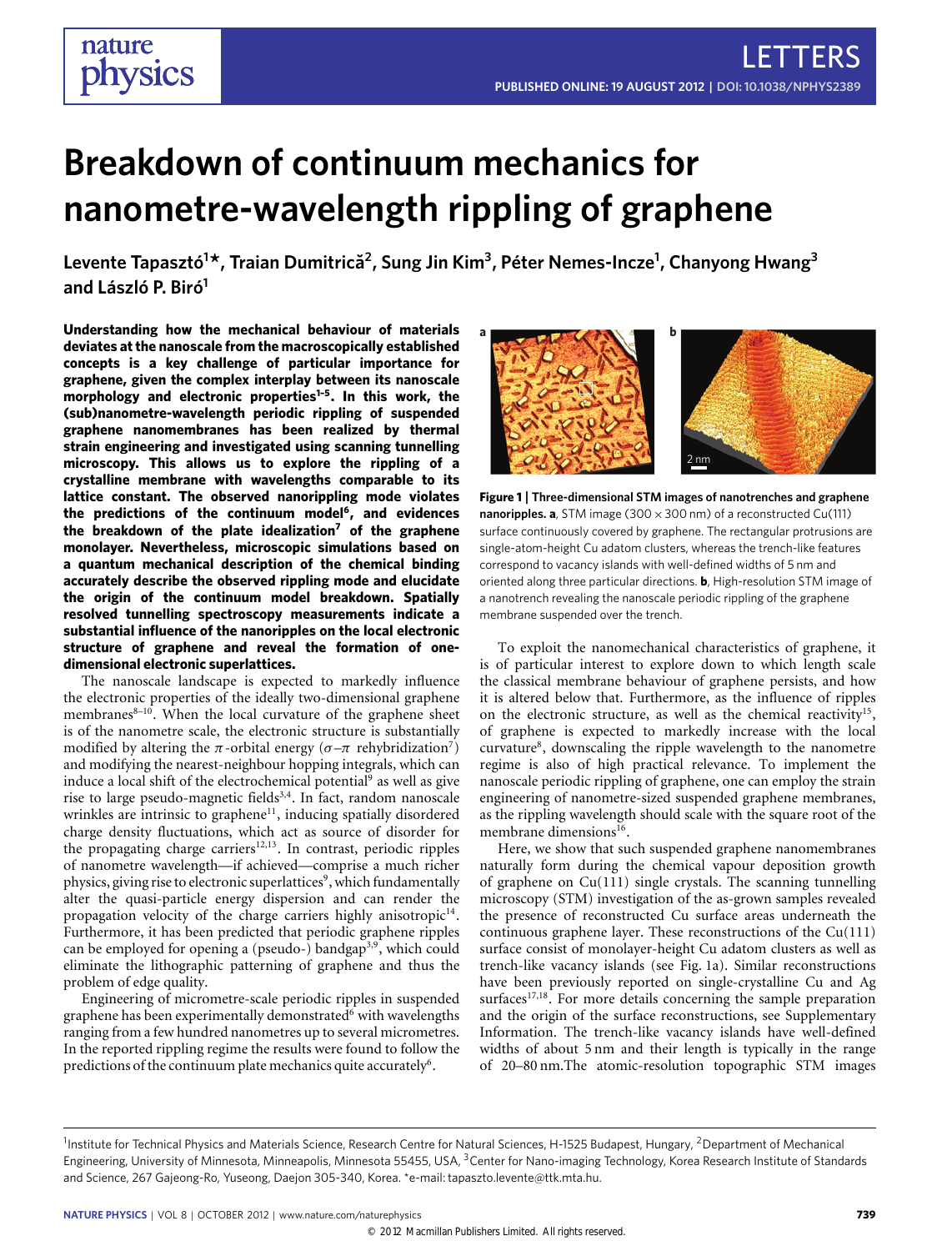reveal the honeycomb lattice of graphene all over the sample surface, including the adatom pads and nanotrenches, with these latter features providing ribbon-like areas of suspended graphene nanomembranes. As evidenced from high-resolution STM measurements, these nanomembranes exhibit highly regular periodic oscillations, with a wavelength of ∼0.7 nm and modulation of ∼0.1 nm superposed on the honeycomb atomic lattice of graphene [\(Figs 1b](#page-0-0) and [2\)](#page-1-0). The reported nanorippling mode (with  $\lambda = 0.7 \pm 0.1$  nm,  $A = 0.5 \pm 0.2$  Å) has been observed on all of the more than thirty trenches investigated. Periodic oscillations in the STM images of graphene can often be attributed to electron interference<sup>[19](#page-3-17)</sup>. Owing to their nature, these interference patterns are expected to strongly depend on the bias voltage (energy) used for imaging[20](#page-3-18). However, in our case, the experimentally observed pattern was practically unchanged (apart from a slight variation of the amplitude) on varying the bias voltage. This is a clear signature of its topographic (structural) origin. We could also exclude the possibility that the observed features are Moiré patterns<sup> $2,18$  $2,18$ </sup>, as the graphene sheet is not in direct contact with the substrate above the trenches (for direct evidence, see Supplementary Information). We propose the following mechanism for the formation of the graphene nanoripples. During graphene growth, at temperatures of about 1,000 °C (ref. [21\)](#page-3-20), a massive migration of the surface Cu atoms takes place underneath the growing graphene<sup>[22](#page-3-21)</sup>. This gives rise to the observed surface reconstructions including the nanotrenches. On cooling the sample from the growth (∼1,000 ◦C) to room temperature, the Cu substrate contracts, whereas the overgrown graphene layer tries to expand according to its negative thermal expansion coefficient<sup>[6](#page-3-2)</sup>. Consequently, where graphene is in direct contact, that is, pinned to the Cu substrate, it is subjected to a strong compressive stress as also suggested by previous Raman investigations<sup>[23](#page-3-22)</sup>. However, in those areas where the graphene is suspended above the nanotrenches it is allowed to relax some amount of the compressive strain through out-of-plane deformation (rippling). The amount of strain due to the cooling to room temperature can be approximated by:  $\varepsilon \approx \Delta T (\alpha_{\text{Cu}} - \alpha_{\text{Gr}})$ , where  $\Delta T$  is the temperature difference between 1,000 °C and ambient, and  $\alpha_{\text{Cu}} = 16.6 \times 10^{-6} \,\text{K}^{-1}$  and  $\alpha_{\text{Gr}} = -7 \times 10^{-6} \,\text{K}^{-1}$  are the thermal expansion coefficient for Cu and graphene, respectively. This formula estimates the emerging compressive strain in the asgrown graphene samples to  $\varepsilon = 2.2$ %. Here we note that this is only a rough estimate as the thermal expansion coefficient of graphene is also expected to be temperature dependent<sup>[24](#page-3-23)</sup>. The strain can also be experimentally estimated from measuring the surface length of the graphene ripples<sup>[23](#page-3-22)</sup>, yielding similar strain values of a few per cent. This thermally induced strain is responsible for the formation of the observed nanoripples in the suspended graphene areas.

As the curvature of a crystalline membrane becomes commensurate with the lattice constant, the applicability of continuum mechanics becomes uncertain. To verify whether the classical behaviour of graphene observed for micrometre-scale ripples<sup>[6](#page-3-2)</sup> remains valid also at the nanoscale, we attempted to interpret the observed graphene nanoripples within the established framework of continuum mechanics. The periodic ripples developed in a compressed thin plate of thickness *t* suspended over a trench of width *L* are characterized by<sup>[16,](#page-3-14)[25](#page-3-24)</sup>:

$$
\lambda^4 = \frac{4\pi^2 \nu (tL)^2}{3(1-\nu^2)\varepsilon} \tag{1a}
$$

$$
A^{2} = \left[\frac{16\varepsilon\nu}{3\pi^{2}(1-\nu^{2})}\right]^{1/2} tL
$$
 (1b)

<span id="page-1-2"></span><span id="page-1-1"></span>Here, λ and *A* are the wavelength and amplitude of the rippling mode developed, and  $\varepsilon$  is the compressive strain along the trench edges.



<span id="page-1-0"></span>**Figure 2** | **Atomic-resolution STM images of graphene nanoripples.**

**a**, STM image showing several nanotrenches of different orientations, all exhibiting graphene nanoripples over the trenches with the ripple crests always perpendicular to the trench edges. On the flat regions between the trenches, a Moiré pattern can be observed. **b**, Atomic-resolution STM image of a nanotrench exhibiting subnanometre graphene ripples. The magnified insets exhibit the honeycomb graphene lattice both over the flat substrate (bottom right) and the rippled region over the trenches (top left). **c**, Cross-section of the graphene ripples exhibiting a wavelength of 0.7 nm, and an amplitude of 0.05 nm. The extra corrugation of the line can be attributed to the positions of C atoms.

Although derived and validated at the macroscopic scale, the above formulae have been successfully applied to describe the rippling of suspended (few-layer) graphene sheets at microscopic wavelengths ( $\lambda > 300$  nm; ref. [6\)](#page-3-2). Compelled to apply them to the monolayer, one immediately faces the ambiguity of defining the thickness *t* for the single layer of C atoms. One approach<sup>[26](#page-3-25)</sup> is to assign  $t = 3.35 \text{ Å}$ , that is, the experimentally measured interlayer spacing in graphite. Using parameter values of  $L = 5$  nm (membrane width) and  $\varepsilon = 2\%$ , matching our experiments, together with the in-plane Poisson's ratio ( $v = 0.16$ ), these formulae give a wavelength of  $\lambda_{\text{theor}} = 4.2 \text{ nm}$ and an amplitude of  $A_{\text{theor}} = 2.6 \text{ Å}$ . This is in striking contrast with our measurements ( $\lambda_{\exp} = 0.7$  nm,  $A_{\exp} = 0.5$  Å). Varying the strain between 0.5% and 5% to account for the experimental uncertainty does not significantly improve the agreement. Another approach is to base our modelling on a plate with effective thickness  $t = 0.8$  Å, derived from atomistically computed in-plane (26.6 eV Å<sup>−</sup><sup>2</sup> ) and bending (1.6 eV per atom) constants of the monolayer<sup>[7,](#page-3-3)[27](#page-3-26)</sup>. This second model predicts a very different rippling mode, of wavelength  $\lambda_{\text{theor}} = 2 \text{ nm}$  and amplitude  $A_{\text{theor}} = 1.3 \text{ Å}$ , which is still in obvious contrast with the experimental findings.

Besides the values of the measured individual quantities  $(\lambda, A)$ , we have also investigated the validity of the continuum mechanical equations relating them. A particularly useful relation to verify this can be established by combining equations [\(1a\)](#page-1-1) and [\(1b\)](#page-1-2). This way one can eliminate the strain (which cannot be accurately measured) and end up with:  $A\lambda/L = \sqrt{8\nu/(3(1-\nu^2))t}$ . When supplying the corresponding parameter values ( $A = 0.05$  nm,  $\lambda = 0.7$  nm,  $L = 5$  nm,  $\nu = 0.16$ ,  $t = 0.335$  nm) the above relation clearly fails by an order of magnitude even for  $t = 0.8$  Å.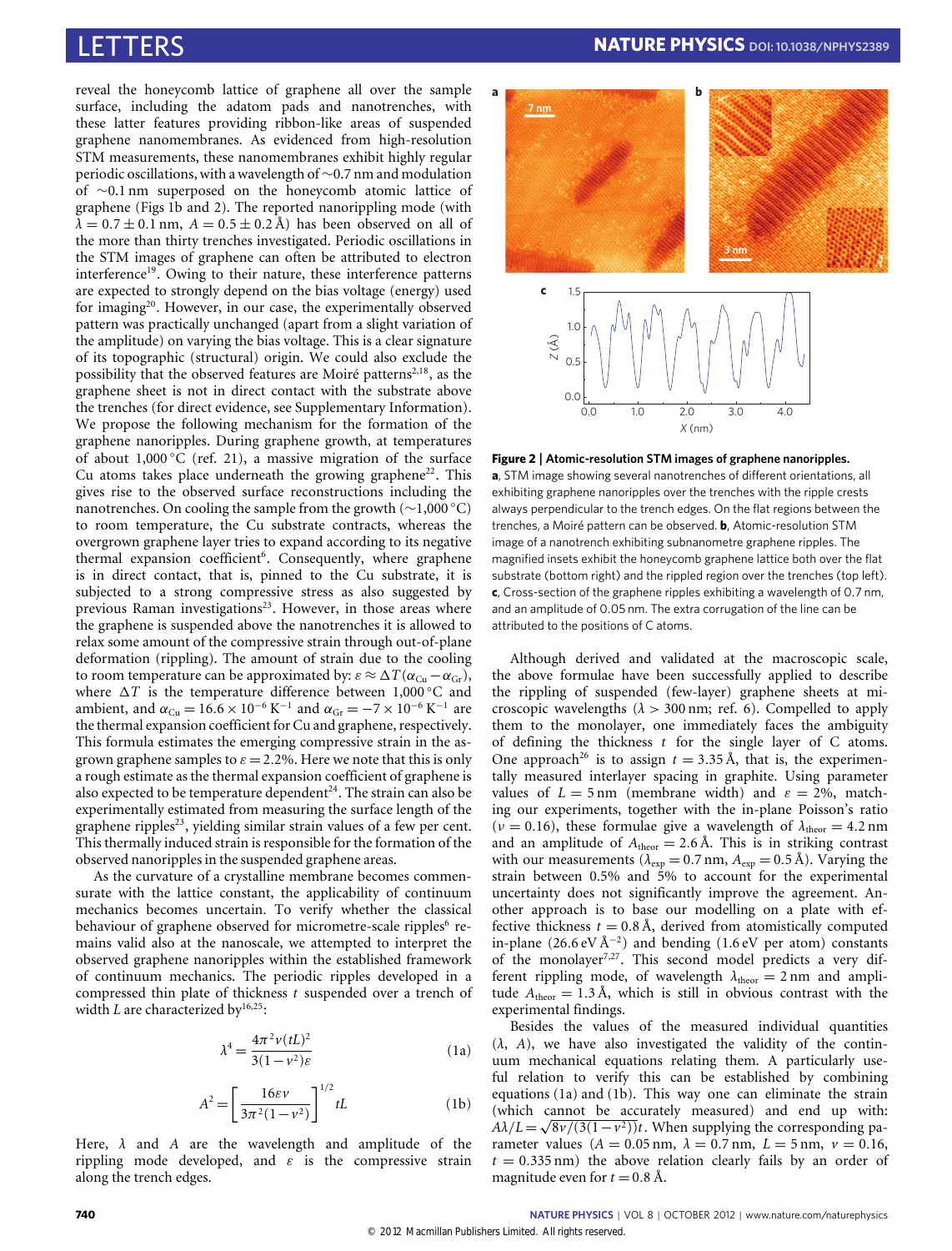

<span id="page-2-0"></span>**Figure 3** | **Atomic-scale simulations of graphene nanoripples. a**,**b** Simulation of a 5.7-nm-wide infinitely long graphene nanoribbon subjected to 5% in-plane compression, revealing a periodic rippling morphology (**a**) of 0.8 nm wavelength and 1 Å modulation (**b**). **c**, Details of the C–C bond lengths; the colour scale indicates the height profile with light (dark) blue atoms at 0.5 (-0.5) Å heights.

The inability of the phenomenological continuum model to describe the peculiar subnanometre rippling observed in our experiments prompted us to perform accurate microscopic-level simulations. We studied the rippling of freestanding graphene nanoribbons with fixed armchair edges by means of conjugate gradient relaxation simulations and a density-functional-based tight-binding interatomic potential<sup>[7](#page-3-3)[,27](#page-3-26)</sup>, which describes explicitly the  $\sigma$  and  $\pi$  C–C bonding of graphene. To closely mimic the boundary conditions with a reduced number of atoms, the simulation domain containing 600 atoms was placed under periodic boundary conditions along the *z* dimension, which corresponds to the nanotrench long dimension. The trench width dimension was modelled explicitly as the distance between the two strained dimer lines located at the edges measuring  $L = 5.7$  nm. For further technical details of the simulation method, see Supplementary Information. In contrast to the continuum model, we found that the microscopic approach can regain subnanometre rippling and thus confirms our interpretation of the STM observations. Indeed, [Fig. 3a](#page-2-0) shows the periodic rippling exhibited by a graphene ribbon subjected to 5% edge biaxial compression. This metastable rippling mode presents an energy advantage of 62 meV per atom over the compressed planar morphology. Its wavelength of 0.8 nm and amplitude of 0.5 Å [\(Fig. 3b](#page-2-0)) are both in excellent agreement with our experimental results.

The striking contrast with the  $t = 3.35 \text{ Å}$  plate-based model predictions is a manifestation of the breakdown of the plate phenomenology<sup>[7](#page-3-3)</sup>. In the monolayer, the resistance to bending involves the  $\pi$ -orbital misalignment between adjacent pairs of C atoms, and can be completely decoupled from its in-plane  $\sigma$ bond deformations. Thus, an atomic membrane with such stiff in-plane bonding as the  $\sigma$  bonds of graphene can ripple at the subnanometre scale, which implies almost no resistance against out-of-plane deformations. This behaviour is in sharp contrast with the phenomenology captured by the classical continuum plate, where the bending of a plate always induces the in-plane stretching and compression on the opposite sides of a neutral curved surface. Nevertheless, the malfunctioning of the continuum model goes beyond the issue of selecting an appropriate plate thickness. The failure of the  $t = 0.8$  Å second plate model, which formally gives a bending constant in agreement with the above microscopic



<span id="page-2-1"></span>**Figure 4** | **Local electronic density of states map of graphene nanoripples.** Spatially resolved differential tunnelling conductivity map (plotted at  $U_{bias} = 48$  mV) exhibiting the periodic modulation of the local density of states on the graphene nanoripples. The inset shows the corresponding topographic image.

model, can be understood on the basis of the bond-length analysis shown in [Fig. 3c](#page-2-0). Recall that in both the equilibrium flat and inextensional bending case, the C–C bonds measure 1.42 Å. In the relaxation through subnanometre rippling, the C–C bonds still store a significant amount (∼3.5%) of compressive strain. Therefore, the breakdown of the plate phenomenology allows the violation of the inextensible deformation assumption, which is key for deriving equations (1) (ref. [16\)](#page-3-14). Of course, the experimental mechanical constraints set by the nanotrenches do not prohibit the onset of rippling modes in which bending would be accomplished in an approximately inextensible manner.

As the atomistic mechanisms allow a much easier out-of-plane deformation of graphene at the nanoscale as compared with classical plates, this ultrasoft bending behaviour might also be at the origin of the ultrastrong adhesion of the monolayers to different substrates<sup>[28](#page-3-27)</sup>, by allowing a substantially better conformation to the substrate irregularities. In comparison, for multilayers, the interlayer coupling re-establishes the coupling between bending and in-plane deformations<sup>[7](#page-3-3)</sup>, abruptly increasing the flexural rigidity<sup>[29](#page-3-28)</sup>.

We have also performed spatially resolved tunnelling spec-troscopy measurements<sup>[2](#page-3-19)[,10,](#page-3-5)[12](#page-3-10)</sup> to verify how the nanoscale struc-tural ripples affect the local electronic properties of graphene<sup>[9](#page-3-6)[,30](#page-3-29)</sup>. In this measurement mode, individual tunnelling *I*–*V* characteristics are acquired with the tip fixed over a specific location of the sample and the sample voltage ramped within a given window while measuring the corresponding tunnel current (for further details, see Supplementary Information). [Figure 4](#page-2-1) shows the differential tunnelling conductivity (∼local density of electronic states) map obtained by plotting the numerical derivative of the individual current–voltage characteristics at each location for a sample bias of  $U_{bias} = 48$  mV. The spectroscopy map reveals the periodic modulation of the local density of electronic states on the nanorippled region. This provides evidence that nanoscale structural ripples substantially affect the local electronic structure of graphene, giving rise to one-dimensional electronic superlattices.

The ability of graphene to ripple down to subnanometre wavelengths can be exploited in strain-engineering graphene-based nanoelectronic and nanoelectromechanical devices beyond the boundaries set by continuum mechanics.